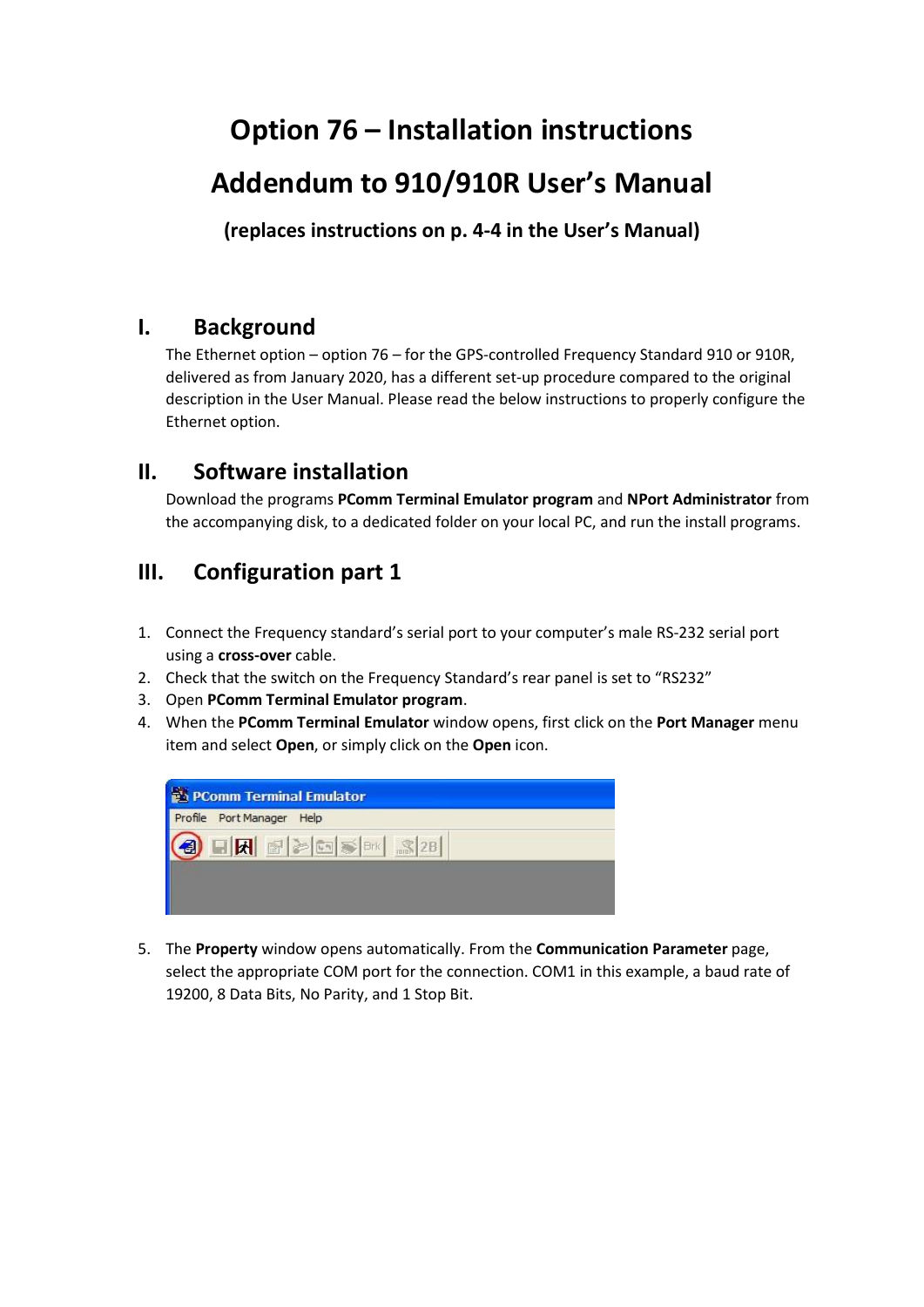|                                     | Communication Parameter   Terminal   File Transfer   Capturing |
|-------------------------------------|----------------------------------------------------------------|
| <b>COM Options</b>                  |                                                                |
| Ports:                              | COM1                                                           |
| Baud Rate:                          | 19200                                                          |
| Data Bits:                          | 8                                                              |
| Parity:                             | None                                                           |
| Stop Bits:                          | $\mathbf{1}$                                                   |
| Flow Control<br>RTS/CTS<br>XON/XOFF | Output State<br>DTR G ON C OFF<br>RTS G ON C OFF               |

- 6. From Property window's Terminal page, select ANSI or VT100 for Terminal Type and then click OK.
- 7. Press the " ` " key continuously and then change the switch on the Frequency Standard's rear panel to "Ethernet". The Ethernet module (option 76) will automatically switch from data mode to console mode as it receives a continuous string of ' ` ' characters. *Note that the " ` " key may be positioned on different physical keys depending on the local keyboard layout.*

| $\sqrt{\frac{1}{1}}$<br>F <sub>9</sub><br><b>F12</b><br>F <sub>8</sub><br>IF <sub>1</sub><br>F4<br>IF7<br>F11<br>F <sub>2</sub><br>F10<br>F3<br>F6<br>IF <sub>5</sub>                                                                                                                                                                                                                            | Print<br>Screen<br>SysRq<br>Scroll<br>Lock<br>Pause<br>Break | <b>Services</b><br>Scroll<br>Num<br>Caps<br>Lock<br>Lock<br>Lock                                                           |
|--------------------------------------------------------------------------------------------------------------------------------------------------------------------------------------------------------------------------------------------------------------------------------------------------------------------------------------------------------------------------------------------------|--------------------------------------------------------------|----------------------------------------------------------------------------------------------------------------------------|
| -Backspace<br>$\overline{\mathbf{3}}$<br>5<br>$\overline{2}$<br>ll 6<br>8<br>۰<br>$\equiv$<br>$\overline{\phantom{a}}^{\rm lab}$<br>w<br>E<br>R<br>$\circ$<br>$\circ$<br>$\Omega$<br>Caps Lock<br>Enter<br>к<br>s<br>$\Omega$<br>с<br>G<br>н<br>A<br>Shift<br><del>4</del><br>Shift<br>x<br>$\mathsf{B}$<br>$\overline{\phantom{a}}$<br>$\mathbf{N}$<br>$\mathbf{v}$<br>c<br>M<br>$\hat{r}$<br>슈 | Page<br>Insert Home<br>Up<br>Page<br>End<br>Delete<br>Down   | Num<br>Lock<br>$\mathbf{Q}$<br>PgUp<br>Home<br>ĥ<br>$\qquad \qquad \blacksquare$<br>$\cdots$<br>$\sim$<br>з<br>End<br>PgDn |
| Ctrl<br>Ctrl<br>Alt<br>Alt<br>B                                                                                                                                                                                                                                                                                                                                                                  | -                                                            | Enter<br>٠<br>0<br>Del<br>Ins                                                                                              |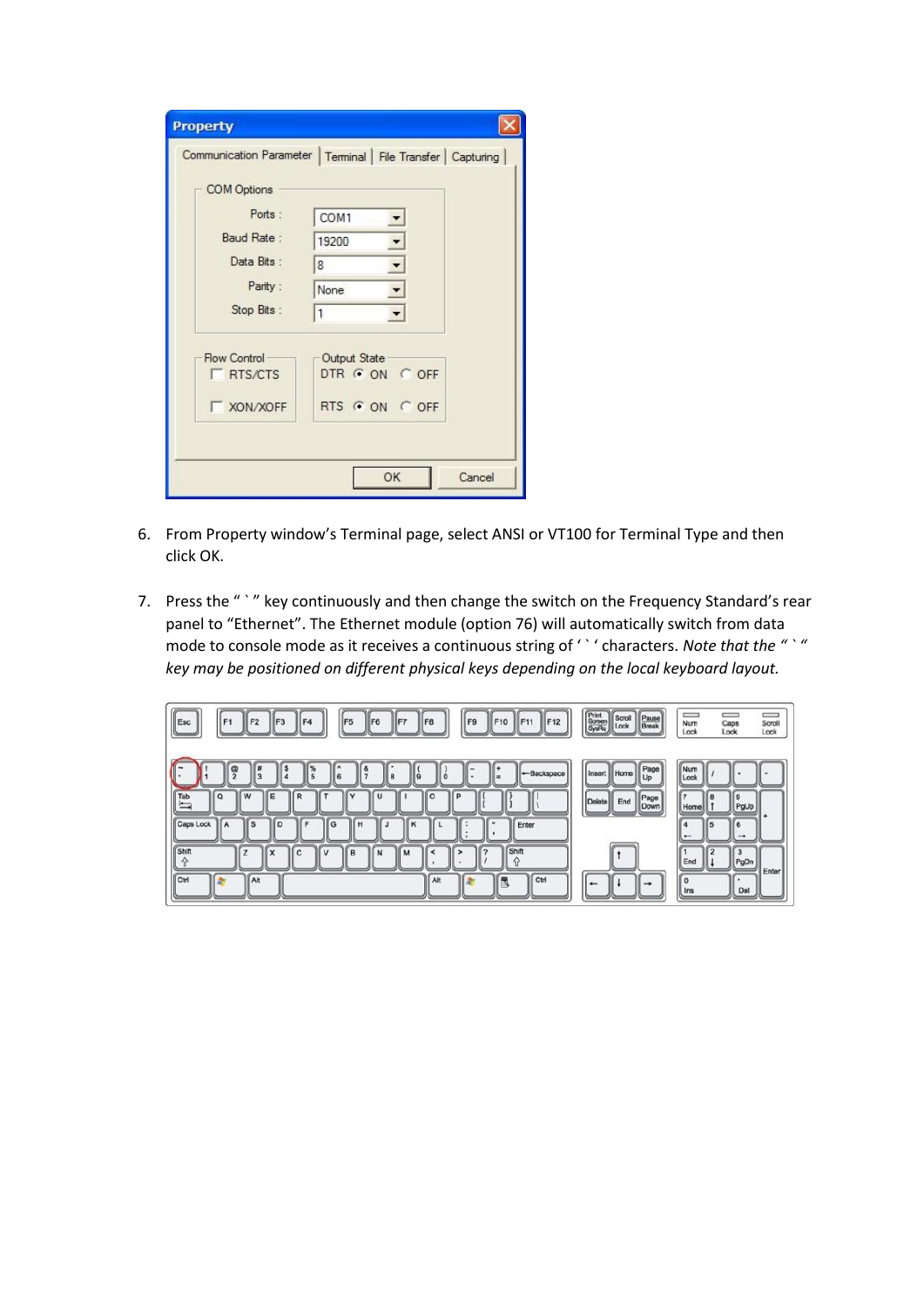8. Start configuring the IP address under **Network Settings**.



*Example settings configuration:*

- **IP:** 192.168.0.254
- **Gateway:** 192.168.0.1
- **Mask:** 255.255.255.0
- **a) IP settings:**

Press "2" on the keyboard and then "enter"

| COM1,19200, None, 8, 1, ANSI                                                                                                                                                                                                                                                                                   | 同<br>$\Box$ |
|----------------------------------------------------------------------------------------------------------------------------------------------------------------------------------------------------------------------------------------------------------------------------------------------------------------|-------------|
|                                                                                                                                                                                                                                                                                                                |             |
| DTR<br>RTS Model name<br>$:$ NPort $5110$<br>MAC address : 00:90:E8:80:89:B9<br>Serial No. 8069<br>Firmware version : 2.9 Build 17103018<br>System uptime : 0 days, 00h:00m:03s                                                                                                                                |             |
| << Main menu >><br>(1) Basic settings<br>(2) Network settings<br>(3) Serial settings<br>(4) Operating settings<br>(5) Accessible IP settings<br>(6) Auto warning settings<br>(7) Monitor<br>$(8)$ Ping<br>(9) Change password<br>(a) Load factory default<br>(v) View settings<br>(s) Save/Restart<br>(g) Cuit |             |
| Key in your selection: 2                                                                                                                                                                                                                                                                                       |             |
| TX:191<br>State:OPEN<br>$\left \overline{\text{crs}}\right \left \overline{\text{bsr}}\right \left \overline{\text{Rr}}\right \left \overline{\text{bco}}\right $ Ready                                                                                                                                        | RX:642      |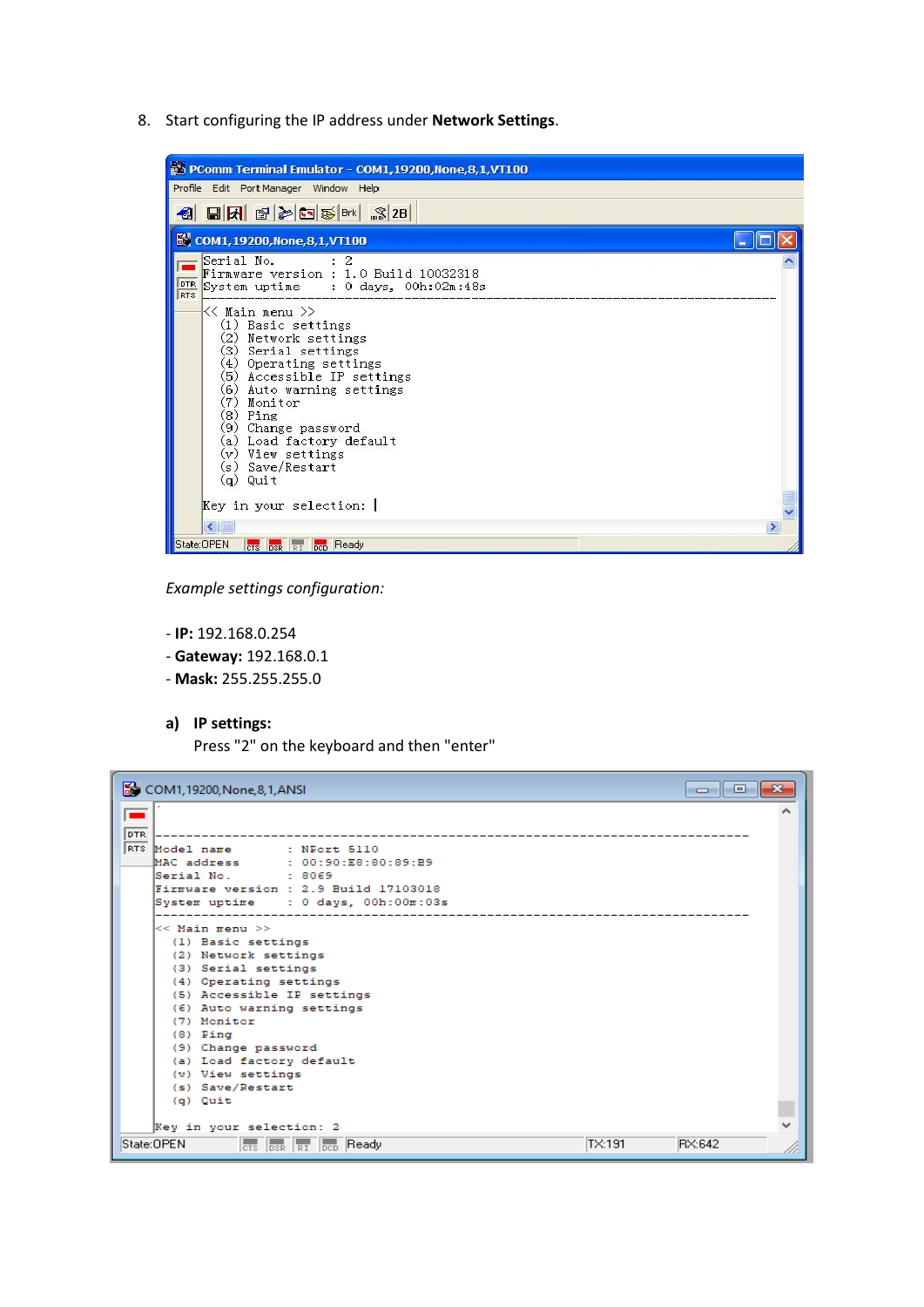Press "1" on the keyboard and then "enter"

|            | COM1, 19200, None, 8, 1, ANSI<br>-6<br>- 1                                                       |  |
|------------|--------------------------------------------------------------------------------------------------|--|
|            | (v) View settings                                                                                |  |
|            | (s) Save/Restart                                                                                 |  |
| DTR        | (g) Quit                                                                                         |  |
| <b>RTS</b> |                                                                                                  |  |
|            | Key in your selection: 2                                                                         |  |
|            |                                                                                                  |  |
|            | << Main menu->Network settings >><br>$(1)$ IP address                                            |  |
|            | (2) Netmask                                                                                      |  |
|            | (3) Gateway                                                                                      |  |
|            | (4) IP configuration                                                                             |  |
|            | (5) DNS server 1                                                                                 |  |
|            | (6) DNS server 2                                                                                 |  |
|            | $(7)$ SNMP                                                                                       |  |
|            | (8) SNMP community name                                                                          |  |
|            | (9) SNMP contact                                                                                 |  |
|            | (a) SNMP location                                                                                |  |
|            | (b) Auto IP report to IP                                                                         |  |
|            | (c) Auto IP report to UDP port                                                                   |  |
|            | (d) Auto IP report period                                                                        |  |
|            | (v) View settings                                                                                |  |
|            | (m) Back to main menu                                                                            |  |
|            | (g) Cuit                                                                                         |  |
|            |                                                                                                  |  |
|            | Key in your selection: 1                                                                         |  |
|            | State:OPEN<br>RX:1105<br>TX:193<br>$\overline{\phantom{a}}_{\rm 0CD}$ Ready<br><b>CTS</b> DSR RI |  |

Enter the appropriate IP and then press "enter".

| COM1, 19200, None, 8, 1, ANSI                                                                                                                                                                        | $\mathbf{x}$<br>-- Lo |
|------------------------------------------------------------------------------------------------------------------------------------------------------------------------------------------------------|-----------------------|
| (s) Save/Restart                                                                                                                                                                                     |                       |
| (g) Quit                                                                                                                                                                                             |                       |
| <b>DTR</b>                                                                                                                                                                                           |                       |
| RTS Key in your selection: 2                                                                                                                                                                         |                       |
| << Main menu->Network settings >>                                                                                                                                                                    |                       |
| (1) IP address                                                                                                                                                                                       |                       |
| (2) Netmask                                                                                                                                                                                          |                       |
| (3) Gateway                                                                                                                                                                                          |                       |
| (4) IP configuration                                                                                                                                                                                 |                       |
| (5) DNS server 1                                                                                                                                                                                     |                       |
| (6) DNS server 2                                                                                                                                                                                     |                       |
| $(7)$ SNMP                                                                                                                                                                                           |                       |
| (8) SNMP community name                                                                                                                                                                              |                       |
| (9) SNMP contact                                                                                                                                                                                     |                       |
| (a) SNMP location                                                                                                                                                                                    |                       |
| (b) Auto IP report to IP                                                                                                                                                                             |                       |
| (c) Auto IP report to UDP port                                                                                                                                                                       |                       |
| (d) Auto IP report period                                                                                                                                                                            |                       |
| (v) View settings                                                                                                                                                                                    |                       |
| (m) Back to main menu                                                                                                                                                                                |                       |
| (g) Cuit                                                                                                                                                                                             |                       |
|                                                                                                                                                                                                      |                       |
| Rey in your selection: 1<br>IP address: 192.168.0.254                                                                                                                                                |                       |
|                                                                                                                                                                                                      |                       |
| State:OPEN<br>TX:194<br>$\left \overline{\text{crs}}\right $ $\left \overline{\text{ps}}\right $ $\left \overline{\text{r}}\right $ $\left \overline{\text{bco}}\right $ $\left \text{Ready}\right $ | RX:1131               |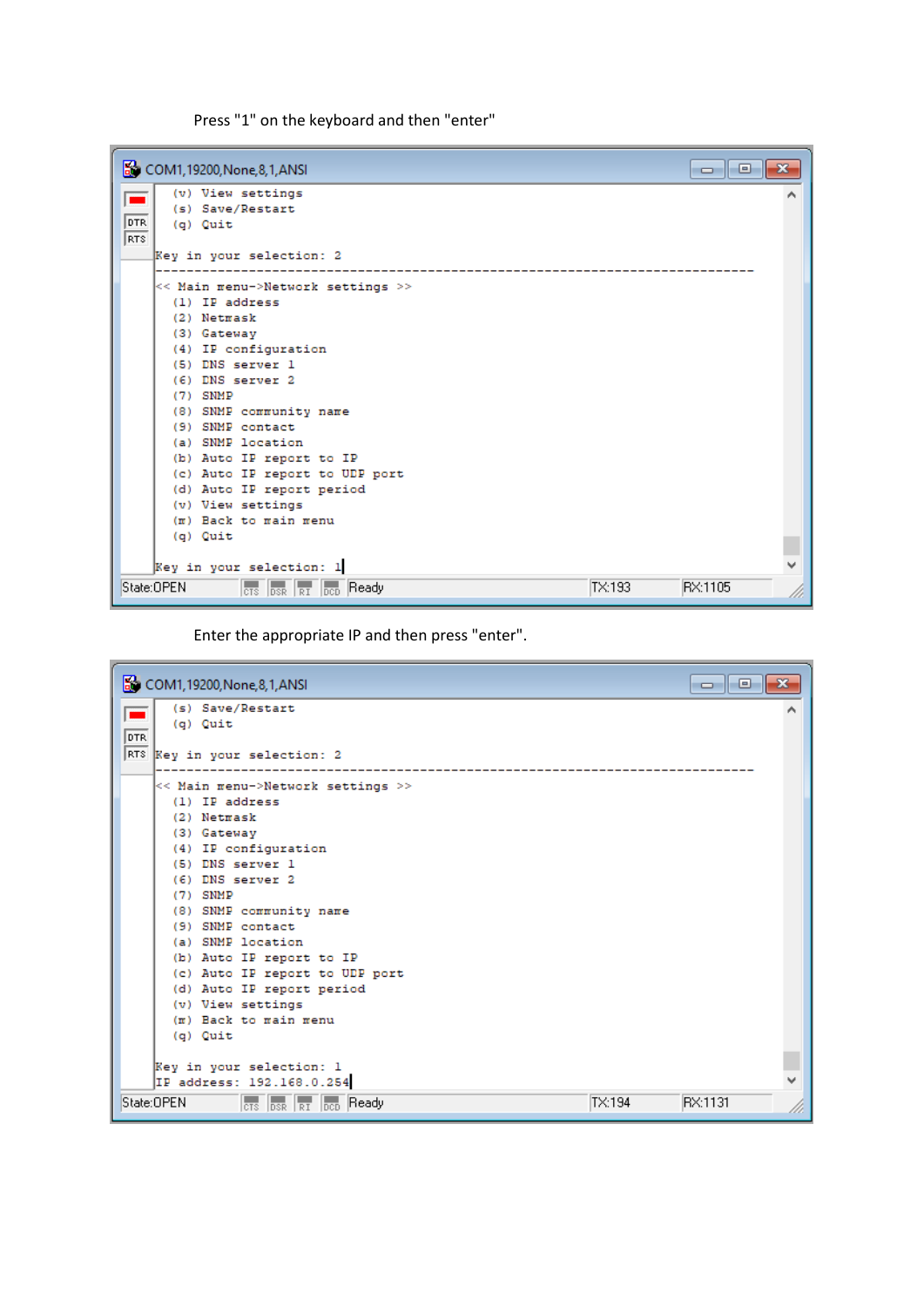Go back to the previous menu by clicking "enter"

| COM1, 19200, None, 8, 1, ANSI<br>-                                                                                                                                                                                                                                                                                                                                                                                                                                                                                         | o |
|----------------------------------------------------------------------------------------------------------------------------------------------------------------------------------------------------------------------------------------------------------------------------------------------------------------------------------------------------------------------------------------------------------------------------------------------------------------------------------------------------------------------------|---|
| Key in your selection: 2                                                                                                                                                                                                                                                                                                                                                                                                                                                                                                   |   |
| DTR.<br><< Main menu->Network settings >><br>RTS.<br>$(1)$ IP address<br>(2) Netmask<br>(3) Gateway<br>(4) IP configuration<br>(5) DNS server 1<br>(6) DNS server 2<br>$(7)$ SNMP<br>(8) SNMP community name<br>(9) SNMP contact<br>(a) SNMP location<br>(b) Auto IP report to IP<br>(c) Auto IP report to UDP port<br>(d) Auto IP report period<br>(v) View settings<br>(m) Back to main menu<br>(g) Quit<br>Key in your selection: 1<br>IP address: 192.168.0.254<br>Set IP address success<br>Press any key to continue |   |
| RX:1184<br>State:OPEN<br>TX:195<br>$\overline{\text{crs}}$ $\overline{\text{loss}}$ $\overline{\text{RT}}$ $\overline{\text{bc}}$ Ready                                                                                                                                                                                                                                                                                                                                                                                    |   |

### **b) Netmask settings:**

Press "2" on the keyboard and then "enter". Enter the appropriate Netmask and then press "enter".

| COM1,19200, None, 8, 1, ANSI                           |        | E<br>$\Box$ |  |
|--------------------------------------------------------|--------|-------------|--|
| IP address: 192.168.0.254                              |        |             |  |
| Set IP address success                                 |        |             |  |
| DTR                                                    |        |             |  |
| RTS<br>Press any key to continue                       |        |             |  |
|                                                        |        |             |  |
| << Main menu->Network settings >>                      |        |             |  |
| $(1)$ IP address                                       |        |             |  |
| (2) Netmask                                            |        |             |  |
| (3) Gateway                                            |        |             |  |
| (4) IP configuration                                   |        |             |  |
| (5) DNS server 1                                       |        |             |  |
| (6) DNS server 2                                       |        |             |  |
| $(7)$ SNMP                                             |        |             |  |
| (8) SNMP community name                                |        |             |  |
| (9) SNMP contact<br>(a) SNMP location                  |        |             |  |
| (b) Auto IP report to IP                               |        |             |  |
| (c) Auto IP report to UDP port                         |        |             |  |
| (d) Auto IP report period                              |        |             |  |
| (v) View settings                                      |        |             |  |
| (m) Back to main menu                                  |        |             |  |
| (g) Quit                                               |        |             |  |
|                                                        |        |             |  |
| Key in your selection: 2                               |        |             |  |
| Netmask: 255.255.255.0                                 |        |             |  |
| State:OPEN<br>Ready<br><b>CTS DSR RT</b><br><b>DCD</b> | TX:202 | RX:2212     |  |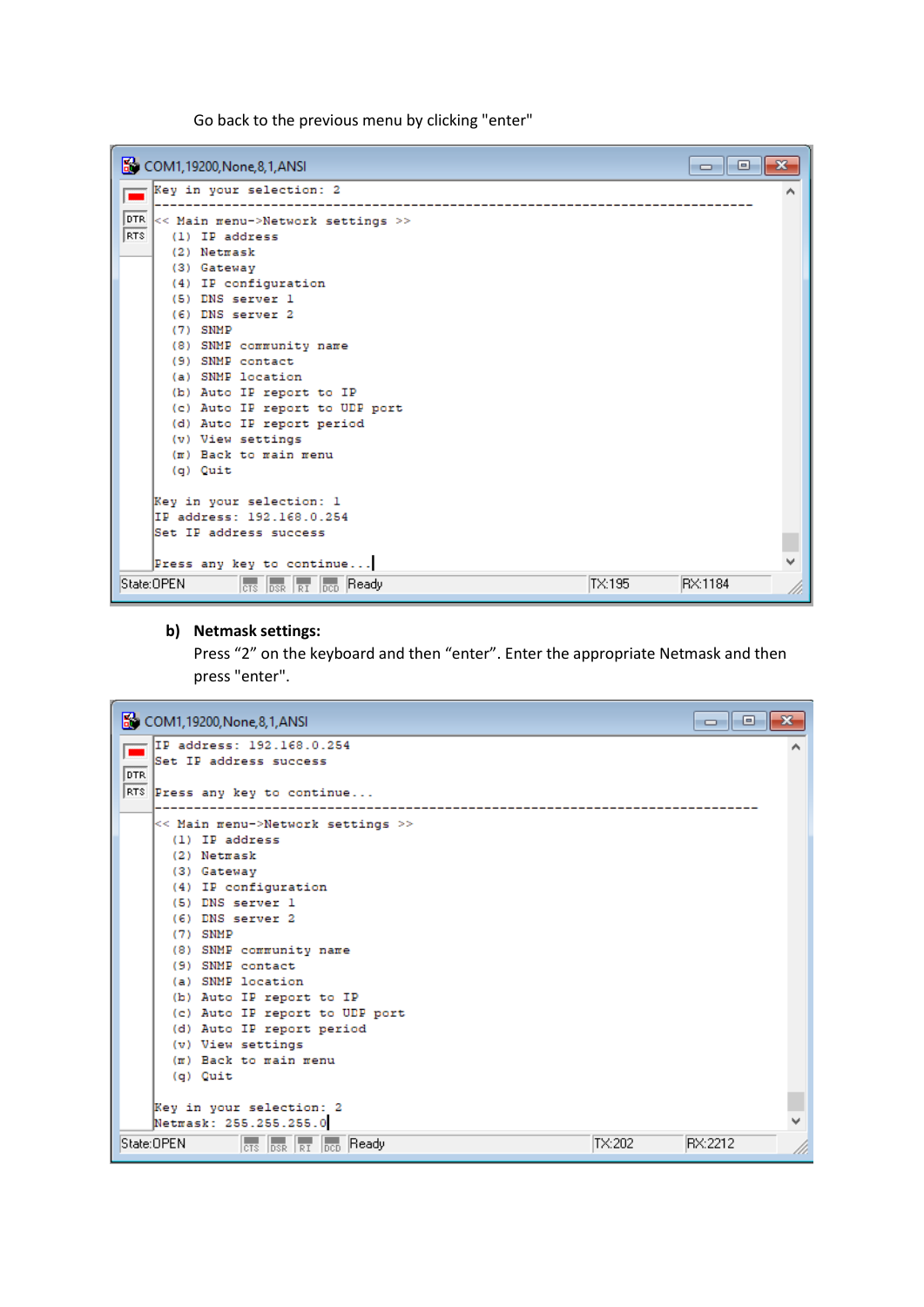Then to return to the previous menu press "enter" again



#### **c) Gateway settings:**

Press "3" on the keyboard and then "enter". Enter the appropriate Gateway, and then click "enter" again.

| COM1, 19200, None, 8, 1, ANSI                                                | 同<br>-- |
|------------------------------------------------------------------------------|---------|
| Netmask: 255.255.255.0                                                       |         |
| Set Netmask success                                                          |         |
| DTR.                                                                         |         |
| RTS Press any key to continue                                                |         |
|                                                                              |         |
| << Main menu->Network settings >><br>$(1)$ IP address                        |         |
| (2) Netmask                                                                  |         |
|                                                                              |         |
| (3) Gateway<br>(4) IP configuration                                          |         |
| (5) DNS server 1                                                             |         |
| (6) DNS server 2                                                             |         |
| $(7)$ SNMP                                                                   |         |
| (8) SNMP community name                                                      |         |
| (9) SNMP contact                                                             |         |
| (a) SNMP location                                                            |         |
| (b) Auto IP report to IP                                                     |         |
| (c) Auto IP report to UDP port                                               |         |
| (d) Auto IP report period                                                    |         |
| (v) View settings                                                            |         |
| (m) Back to main menu                                                        |         |
| (g) Quit                                                                     |         |
|                                                                              |         |
| Key in your selection: 3                                                     |         |
| Gateway: 192.168.0.1                                                         |         |
| TX:206<br>State:OPEN<br>$\overline{\mid_{\text{DCD}}}\,$ Ready<br>CTS DSR RI | RX:2746 |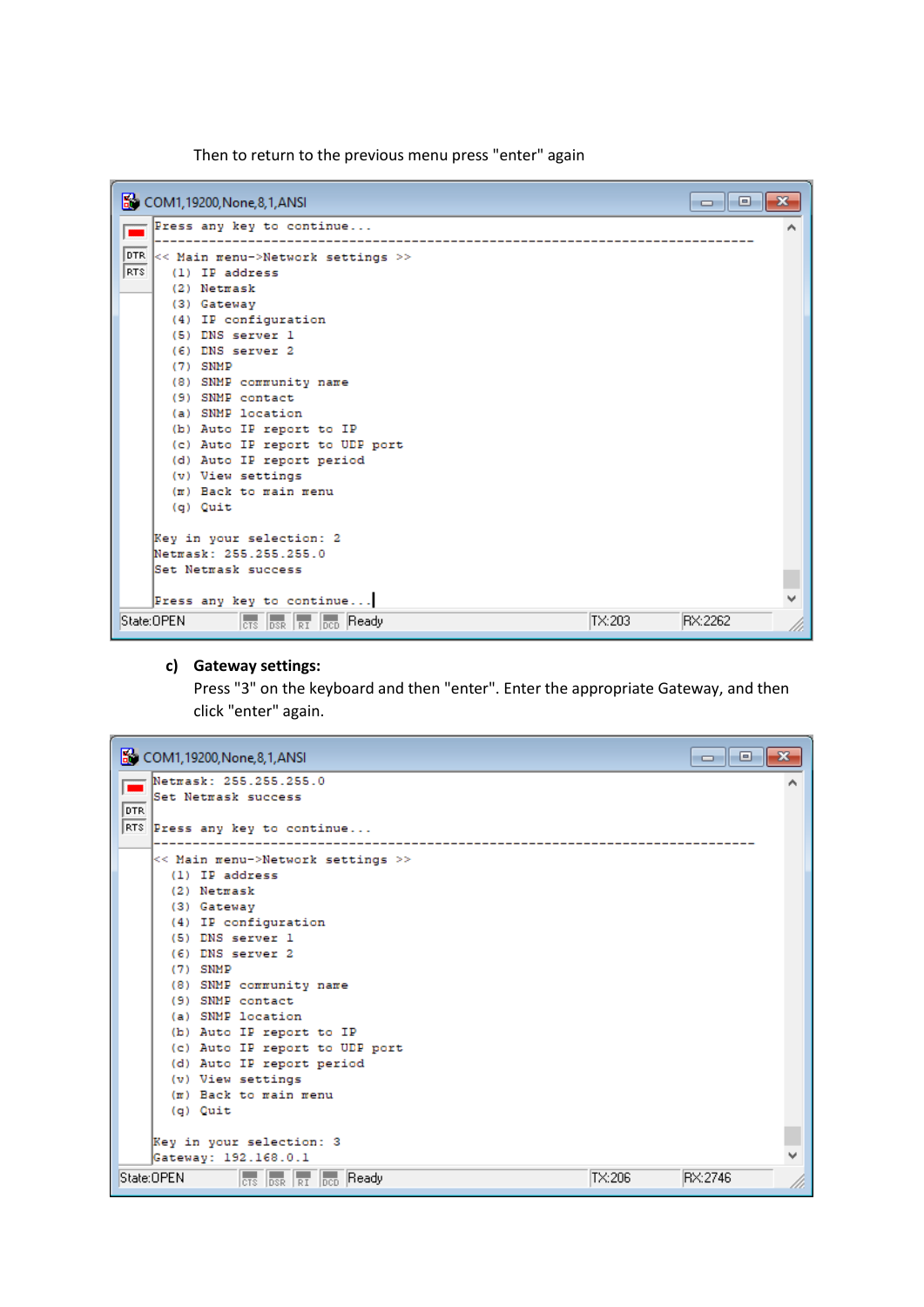Press "enter" to return to the previous menu



### **d) Saving configurations:**

Press "q" to return to the main menu and then click "enter"

| COM1, 19200, None, 8, 1, ANSI                             | e<br>$\Box$ |
|-----------------------------------------------------------|-------------|
| Key in your selection: 3                                  |             |
| Gateway: 192.168.0.1                                      |             |
| DTR<br>Set Gateway success                                |             |
| RTS                                                       |             |
| Press any key to continue                                 |             |
| << Main menu->Network settings >>                         |             |
| $(1)$ IP address                                          |             |
| (2) Netmask                                               |             |
| (3) Gateway                                               |             |
| (4) IP configuration                                      |             |
| $(5)$ DNS server $1$                                      |             |
| $(6)$ DNS server $2$                                      |             |
| $(7)$ SNMP                                                |             |
| (8) SNMP community name                                   |             |
| (9) SNMP contact                                          |             |
| (a) SNMP location                                         |             |
| (b) Auto IP report to IP                                  |             |
| (c) Auto IP report to UDP port                            |             |
| (d) Auto IP report period                                 |             |
| (v) View settings                                         |             |
| (m) Back to main menu                                     |             |
| (g) Quit                                                  |             |
|                                                           |             |
| Key in your selection: q                                  |             |
| State:OPEN<br>TX:209<br>Ready<br>CTS DSR RI<br><b>DCD</b> | RX:3259     |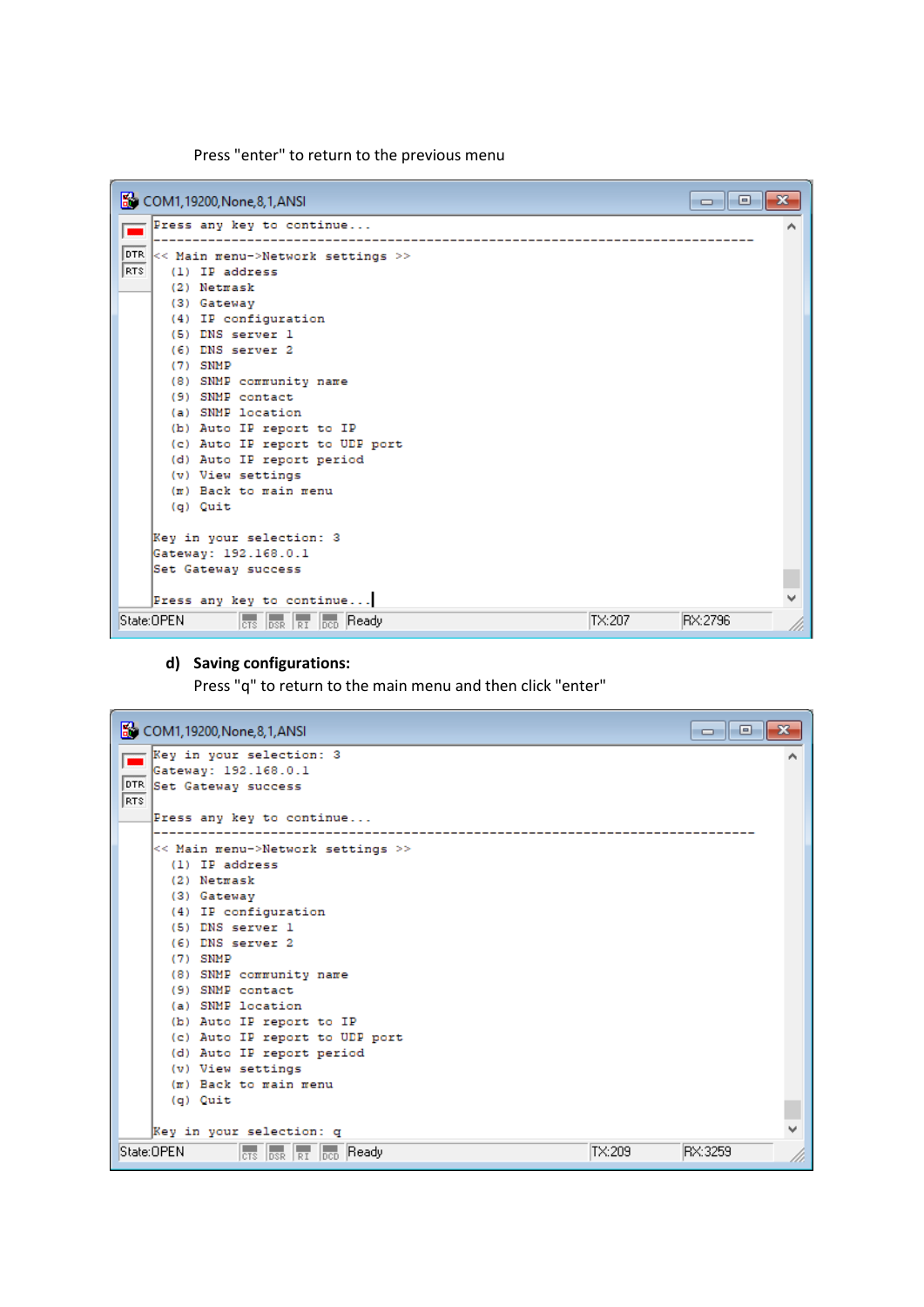Press "s" and then "enter" to save changes



Press "y", then "enter" to confirm saving the changes, and then close the window



*The device has been successfully configured*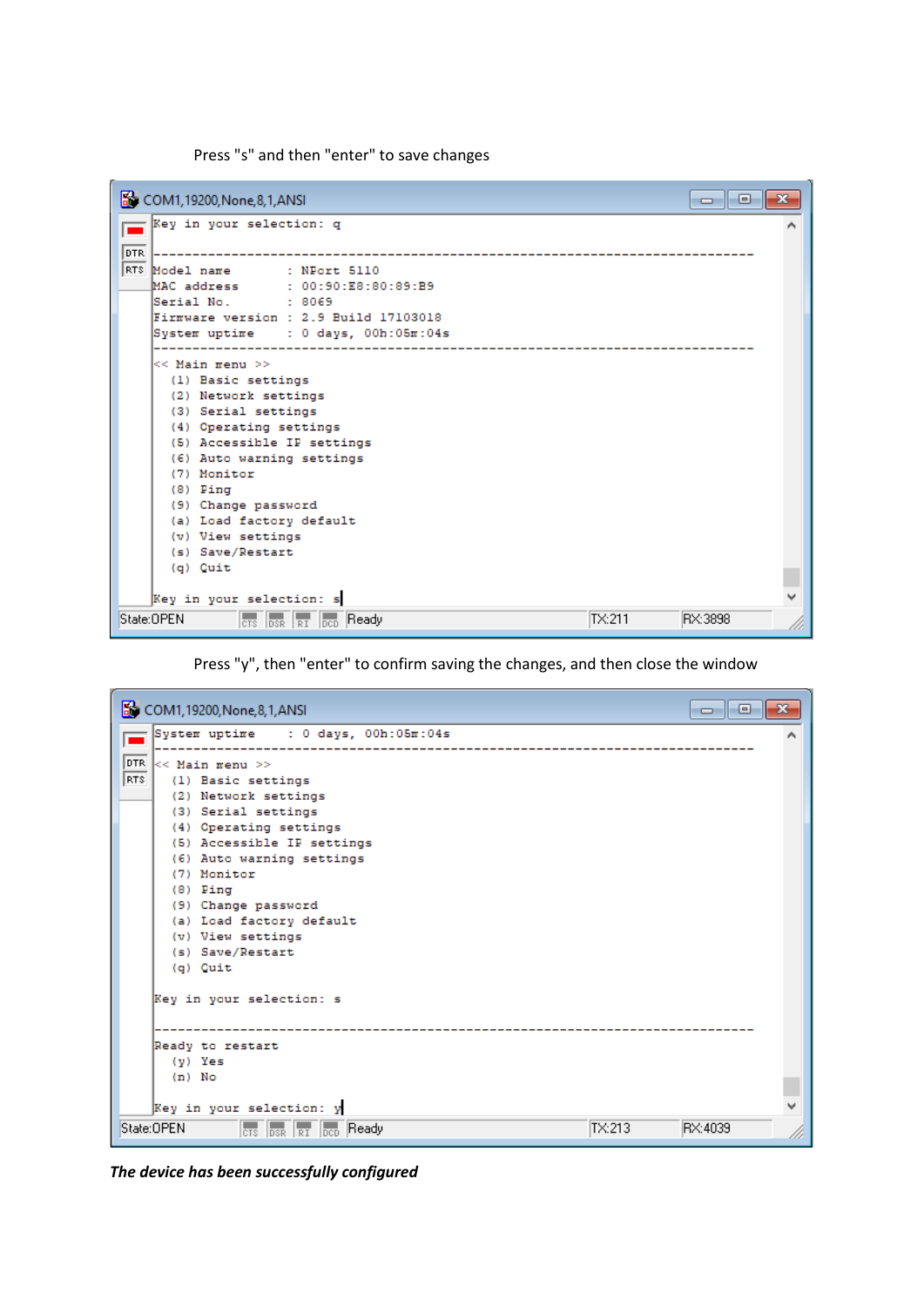# **IV. Configuration part 2 – Creating Virtual Port**

- 1. Connect an Ethernet cable between your PC and the Frequency Standard
- 2. Open the **NPort Administrator** program
- 3. When the **NPort Administrator** program window opens, click on the **COM Mapping** function group and then **Add Target**.

| File Function COM Mapping View Help                                 |       |                |                     |      |          |      |
|---------------------------------------------------------------------|-------|----------------|---------------------|------|----------|------|
| Гл.<br>Exit<br>$\sum_{\text{Remove}}$<br>$rac{1}{\text{Add}}$       | Apply | 囹<br>Configure |                     |      |          |      |
| <b>Function</b>                                                     |       |                | COM Mapping - 0 COM |      |          |      |
| <b>E</b> 2 NPort<br>Configuration<br>Monitor                        | No.   | Model.         | IP Address          | Port | COM Port | Mode |
| <b>of</b> Port Monitor<br><b>OM Mapping</b><br>W: IP Address Report |       |                |                     |      |          |      |

| W. NPort Administrator-COM Mapping           |       |                |                     |      |          |      |
|----------------------------------------------|-------|----------------|---------------------|------|----------|------|
| File Function COM Mapping View Help          |       |                |                     |      |          |      |
| F.<br>Exit<br>Add<br>$\sum_{\text{Remove}}$  | Apply | 图<br>Configure |                     |      |          |      |
| <b>Function</b>                              |       |                | COM Mapping - 0 COM |      |          |      |
| $\rightarrow$<br>NPort<br>E<br>Configuration | No    | Model          | IP Address          | Port | COM Port | Mode |
| Monitor<br>Port Monitor                      |       |                | Add Target          |      |          |      |
| COM Mapping<br>W: IP Address Report          |       |                | Remove Target       |      |          |      |

4. You will now see a window with a list of modules. Click **Rescan** option and then select correct module with the same IP that you configured before. Now click **OK**.

| Select From List |                    | Rescan             | Select All        |                   | Clear All       |
|------------------|--------------------|--------------------|-------------------|-------------------|-----------------|
| No               | Model              | <b>MAC Address</b> |                   | <b>IP Address</b> |                 |
| 1⊠               | <b>NPort 5250A</b> |                    | 00:90:E8:66:32:52 |                   | 192.168.127.254 |

5. Select **COM Settings** to modify COM No.

| <b>We NPort Administrator-COM Mapping</b>                |                     |                       |           |                         |      |                 |                          |
|----------------------------------------------------------|---------------------|-----------------------|-----------|-------------------------|------|-----------------|--------------------------|
| File Function COM Mapping View Help                      |                     |                       |           |                         |      |                 |                          |
| 真<br>Exit<br>Add<br>$\sum_{\text{Remove}}$               | Apply               | <b>S</b><br>Configure |           |                         |      |                 |                          |
| <b>Function</b>                                          | COM Mapping - 2 COM |                       |           |                         |      |                 |                          |
| ⊟ 2 NPort                                                | No.                 | Model                 |           | <b>IP Address</b>       | Port | <b>COM Port</b> | Mode                     |
| Configuration                                            |                     | <b>NPort 5250A</b>    |           | 192.168.127.254         |      | COM8 +          | Hi-Performance, FIFO End |
| Monitor                                                  | $\overline{c}$      | <b>NPort 5250A</b>    | $\bullet$ | Add Target              |      | $COM9 +$        | Hi-Performance, FIFO Ena |
| Port Monitor<br>◚<br>COM Mapping<br>W: IP Address Report |                     |                       | 즚         | Remove Target<br>Enable |      |                 |                          |
|                                                          |                     |                       |           |                         |      |                 |                          |
|                                                          |                     |                       |           | Disable                 |      |                 |                          |
|                                                          |                     |                       |           | COM Settings            |      |                 |                          |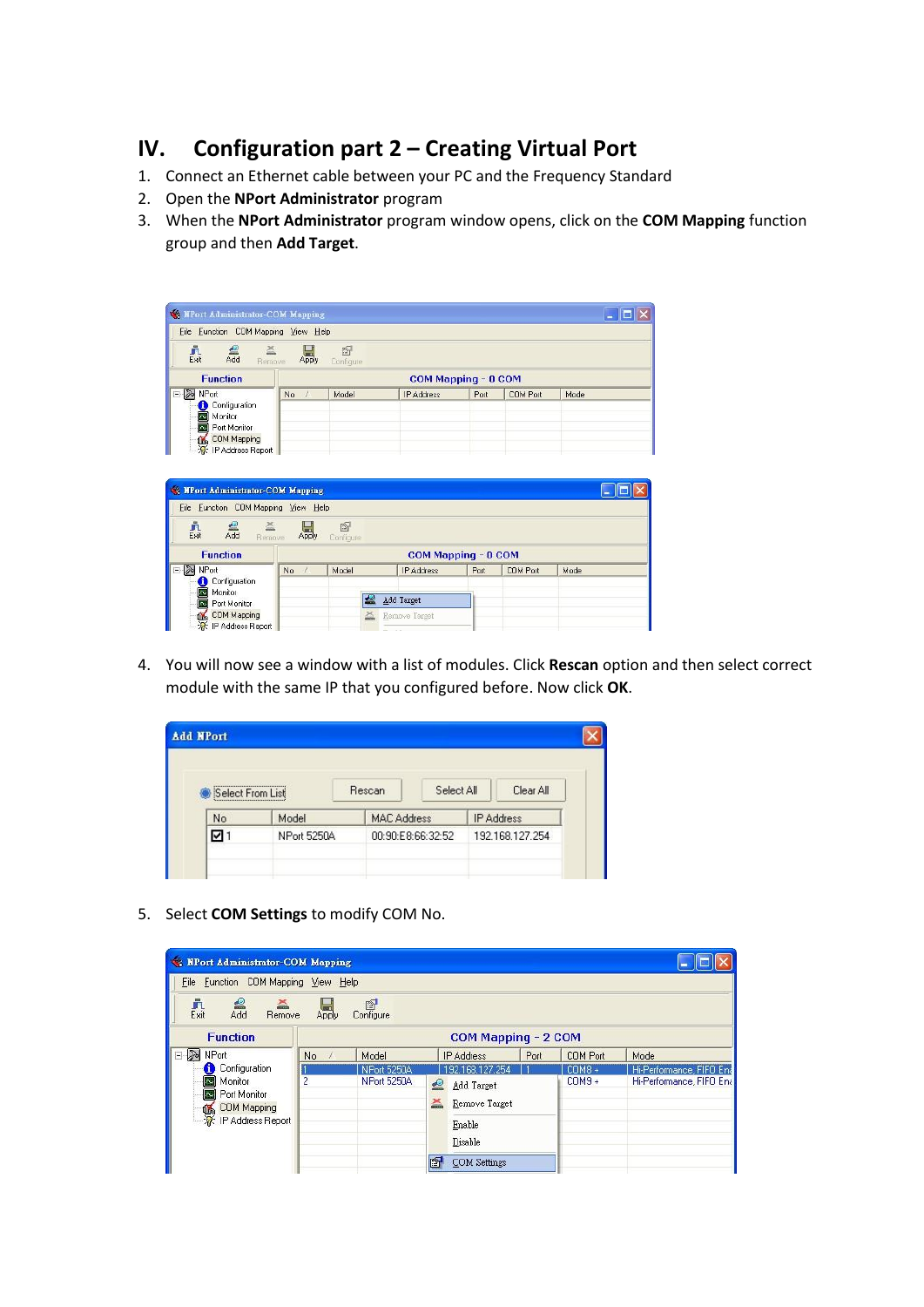6. Select **COM number** and then click **OK**.



- 7. After setting the COM Mapping, remember to select **Apply Change** to save information in the host system registry. The host computer will not have the ability to use the COM port until after **Apply Change** is selected.
- 8. When the configuration is completed, flip the switch on the rear panel to the Serial position and back to Ethernet, disconnect the serial cable, connect the Ethernet cable between instrument and hub/controller.

| <b>We Next Administrator-COM Mapping</b>                                            |                                       |                       |             |                                   |        |                          |                          |
|-------------------------------------------------------------------------------------|---------------------------------------|-----------------------|-------------|-----------------------------------|--------|--------------------------|--------------------------|
| File Function COM Mapping View Help                                                 |                                       |                       |             |                                   |        |                          |                          |
| $\frac{\bar{\bar{\mathbf{r}}}}{\mathrm{Ext}}$<br>$rac{6}{\text{Add}}$<br>$R$ Remove | Apply                                 | <b>E</b><br>Configure |             |                                   |        |                          |                          |
| <b>Function</b>                                                                     | COM Mapping - 2 COM                   |                       |             |                                   |        |                          |                          |
| ⊟ 2 NPort                                                                           | No                                    | Model                 |             | <b>IP Address</b>                 | Port   | <b>COM Port</b>          | Mode                     |
| Configuration                                                                       | 192 168 127 254<br><b>NPort 5250A</b> |                       |             |                                   | COM11+ | Hi-Performance, FIFO End |                          |
| Monitor<br>Port Monitor<br><b>COM Mapping</b><br><b>W</b> : IP Address Report       | $\overline{2}$                        | <b>NPort 5250A</b>    | ≝<br>즘<br>图 | Add Target<br>Remove Target       |        | $COM12 +$                | Hi-Performance, FIFO Ena |
|                                                                                     |                                       |                       |             | Enable<br>Disable<br>COM Settings |        |                          |                          |
|                                                                                     |                                       |                       |             |                                   |        |                          |                          |
|                                                                                     |                                       |                       |             | Apply Change                      |        |                          |                          |

# **V. Connect to GPSView**

- 1. Once you have configured the Frequency Standard, and created the virtual port on your computer, you can now easily connect with GPSView, to read data from unit.
- 2. Open GPSView program, click **Instrument** and then **Communication Port**.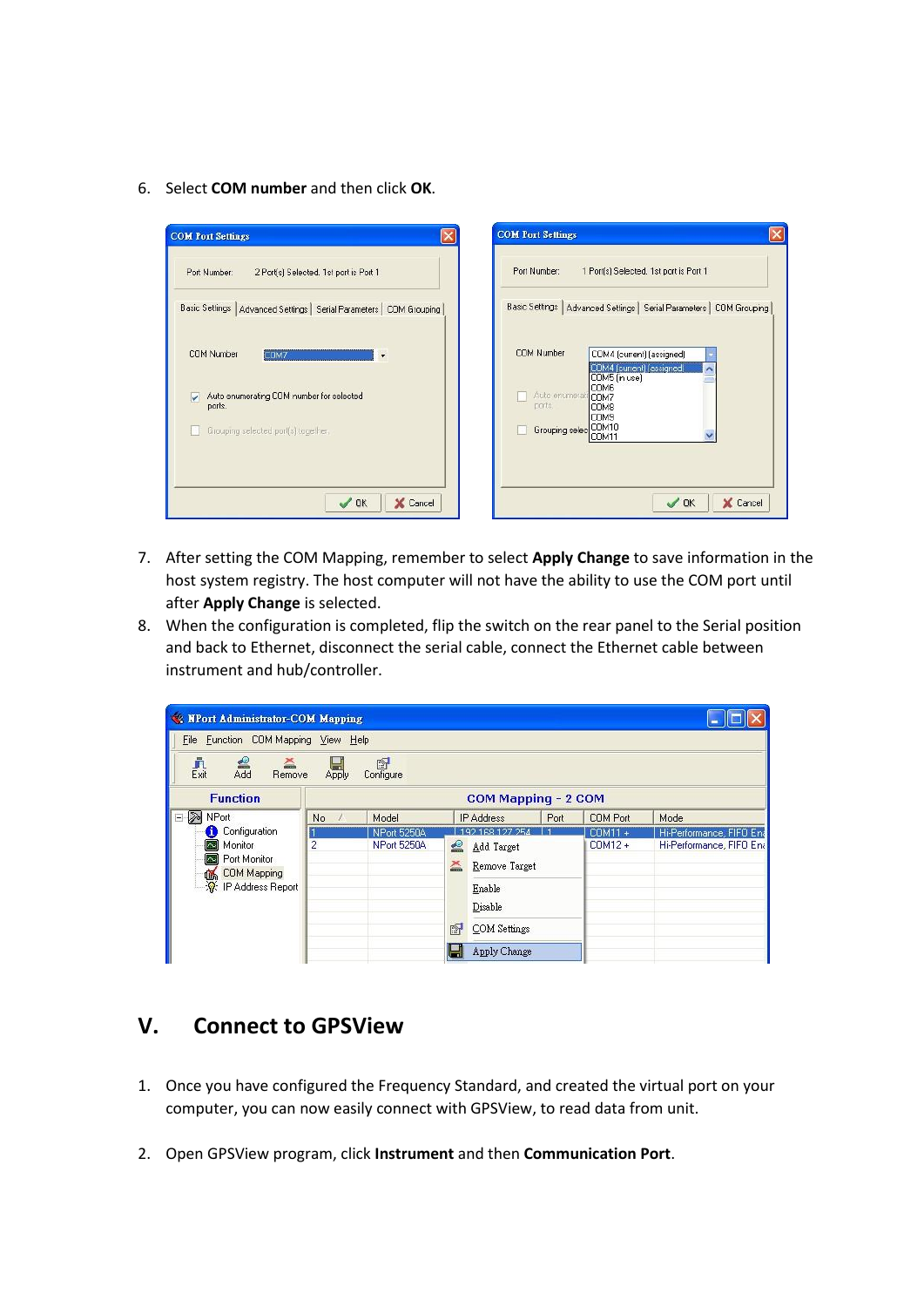| <b>GPS GPSView</b>                |                                                                       |                                          | $\sim$ | $\Box$ |
|-----------------------------------|-----------------------------------------------------------------------|------------------------------------------|--------|--------|
| File Acquire View Instrument Help |                                                                       |                                          |        |        |
| 团团团团团                             | Self Test                                                             |                                          |        |        |
|                                   | Settings                                                              |                                          |        |        |
|                                   | GPS<br>$\,$                                                           |                                          |        |        |
|                                   | Connect                                                               |                                          |        |        |
|                                   | Disconnect                                                            |                                          |        |        |
|                                   | Communication Port                                                    |                                          |        |        |
|                                   | Restart Instrument                                                    |                                          |        |        |
|                                   |                                                                       |                                          |        |        |
|                                   |                                                                       |                                          |        |        |
|                                   |                                                                       |                                          |        |        |
|                                   |                                                                       |                                          |        |        |
|                                   |                                                                       |                                          |        |        |
|                                   |                                                                       |                                          |        |        |
|                                   |                                                                       |                                          |        |        |
|                                   |                                                                       |                                          |        |        |
|                                   |                                                                       |                                          |        |        |
|                                   |                                                                       |                                          |        |        |
|                                   |                                                                       |                                          |        |        |
|                                   |                                                                       |                                          |        |        |
|                                   |                                                                       |                                          |        |        |
|                                   |                                                                       |                                          |        |        |
|                                   |                                                                       |                                          |        |        |
|                                   |                                                                       |                                          |        |        |
|                                   |                                                                       |                                          |        |        |
|                                   |                                                                       |                                          |        |        |
|                                   |                                                                       |                                          |        |        |
|                                   |                                                                       |                                          |        |        |
|                                   |                                                                       |                                          |        |        |
|                                   |                                                                       |                                          |        |        |
|                                   |                                                                       |                                          |        |        |
|                                   |                                                                       |                                          |        |        |
|                                   | Change the communication port used to communicate with the instrument | Current database file: (none) ID: (none) |        |        |

3. When the **Communication Port** window will open, select **COM** number you configured in virtual port before and then click **OK**.

| <b>GPS</b> GPSView                                                                                                                                                                                                                   | $\Box$<br>III $\Box$<br><br><br><br>II<br>$\hspace{0.1mm}-\hspace{0.1mm}$ |
|--------------------------------------------------------------------------------------------------------------------------------------------------------------------------------------------------------------------------------------|---------------------------------------------------------------------------|
| File Acquire View Instrument Help                                                                                                                                                                                                    |                                                                           |
|                                                                                                                                                                                                                                      |                                                                           |
| <b>GPSView - Communication Port</b><br>$\times$<br>Serial Port-<br>$\Box$ Use Ethernet<br>$C$ COM1<br>-Ethernet-<br>IP   192 . 168 . 0 . 254<br>$C$ COM2<br>Configure Instrument<br>$\subset$ COM3<br>$\subset$ COM4<br>0K<br>Cancel |                                                                           |

4. Now click **Connect** to connect to the Frequency Standard and read data from instrument